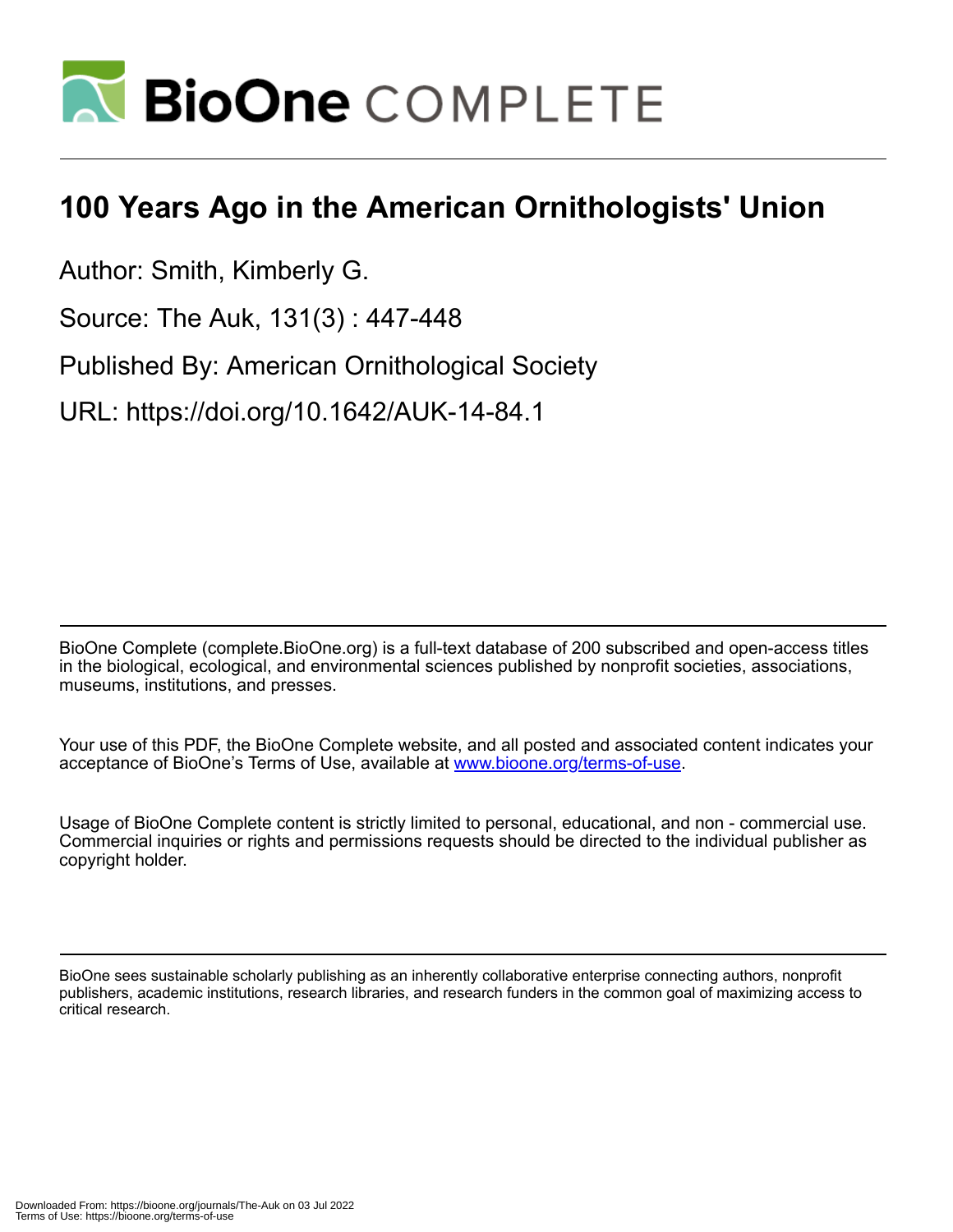

Volume 131, 2014, pp. 447–448 DOI: 10.1642/AUK-14-84.1

100 YEARS AGO IN THE AOU

## 100 Years Ago in the American Ornithologists' Union

Kimberly G. Smith

Department of Biological Sciences, University of Arkansas, Fayetteville, Arkansas, USA [kgsmith@uark.edu](mailto:kgsmith@uark.edu)

Published July 2, 2014

There were 92 General Notes published in The Auk during 1914, most of which dealt with new distributional information. Reports were made from 25 states, 2 provinces, and Cuba. As usual, Massachusetts had the most Notes (19), followed by Colorado (7), and New York, Rhode Island, and Illinois (4 each).

A. K. Fisher reported that a female Northern Pintail (Anas acuta) had been shot near the mouth of the Mississippi River in Louisiana in December of 1912 with a band on her leg, 186A (The Auk 31:100). Fisher hoped that the bander would come forward. This Note was picked up by other sporting journals, such as Sporting Life (62(26):22) and Field and Stream (82:244), the editor of that magazine making the following observation:

These experiments in the marking of birds will certainly be very helpful in the study of migration and should tell us much about the routes and the distances which they travel. On the other hand it must be remembered at the present time practically no one except ornithologists—and by no means all of them—know anything about what is being done in this matter and it is certainly well worth the while of all interested in this subject to make known to the public everything possible about it. Only by continued publicity can the bird banders hope to receive back any considerable proportion of bands that they attach and to learn much the movements of the banded birds.

People had been waiting to find the first Tufted Titmouse (Baeolophus bicolor) in Canada for at least 10 years and it finally happened on 2 May 1914 when 2 birds were found at Point Pelee, Ontario, by J. S. Wallace and A. E. Saunders (The Auk 31:402). They had been seen several previous years on Belle Island which is between Detroit, Michigan, and Windsor, Ontario, but this was the first occurrence on Canadian soil.

European Starlings (Sturnus vulgaris) continued to colonize New England and there were reports of flocks in Providence, Rhode Island, in November of 1913 (The Auk 31:249). Flocks also were seen in Cambridge, Massachusetts, during winter of 1913–1914, where only single birds had been seen previously (The Auk 31:249– 250). Turkey Vultures (Cathartes aura) were more common in summer in Massachusetts, with one report from Truro in July of 1914 (*The Auk* 31:536) and one from Martha's Vineyard in July of 1913 (The Auk 31:101) by G. Kingsley Noble (1894–1940). Noble made another amusing Note about a pair of Killdeers (Charadrius vociferous) that landed on the field during the Harvard–Yale freshman football game in 1913 (The Auk 31:101). The Killdeers landed during the third period, then flew over the crowd, calling, with several students whistling in return. The birds returned to the field, only to be disturbed by an eruption from the crowd after a Harvard play. They called once or twice and flew up and away. Noble was an undergraduate at Harvard University at the time, who went on to have a distinguished career as a herpetologist at the American Museum of Natural History.

A strange theme of the Notes was the carrying of items by birds. Charles T. Ramsden reported shooting male Bobolinks (Dolichonyx oryzivorus) during spring migration in Cuba and finding snails in their feathers (The Auk 31:250). A. Pilsbry of the Academy of Natural Sciences of Philadelphia, identified them as Succinea riisei, which occur on St. Croix and Puerto Rico, but not Cuba. That report lead W. L. McAtee to respond in the next issue that G. E. Beyer of Tulane University commonly found snails of the genus Physa on Upland Sandpipers (Bartramia longicauda) during spring migration on the Louisiana coast (The Auk 31:404–405). McAtee went on to discuss a report by Ellicott (1908) of a Blue Jay (Cyannocitta cristata) putting ants amongst its feathers. Both Ellicott and McAtee assumed that the jay was storing food in its feathers, possibly to feeding nestlings. However, what Ellicott described was classic anting behavior in Blue Jays (e.g., Eisner and Aneshansley 2008).

In what would be debated for the next 70 years, C. C. McDermid reported an American Woodcock (Scolopax minor) carrying a nestling in its legs (The Auk 31:398-399). In contrast, the European Woodcock (S. rusticola) had long been linked to this behavior (St. John 1849:222):

Q 2014 American Ornithologists' Union. ISSN 0004-8038, electronic ISSN 1938-4254

Direct all requests to reproduce journal content to the Central Ornithology Publication Office at aoucospubs@gmail.com